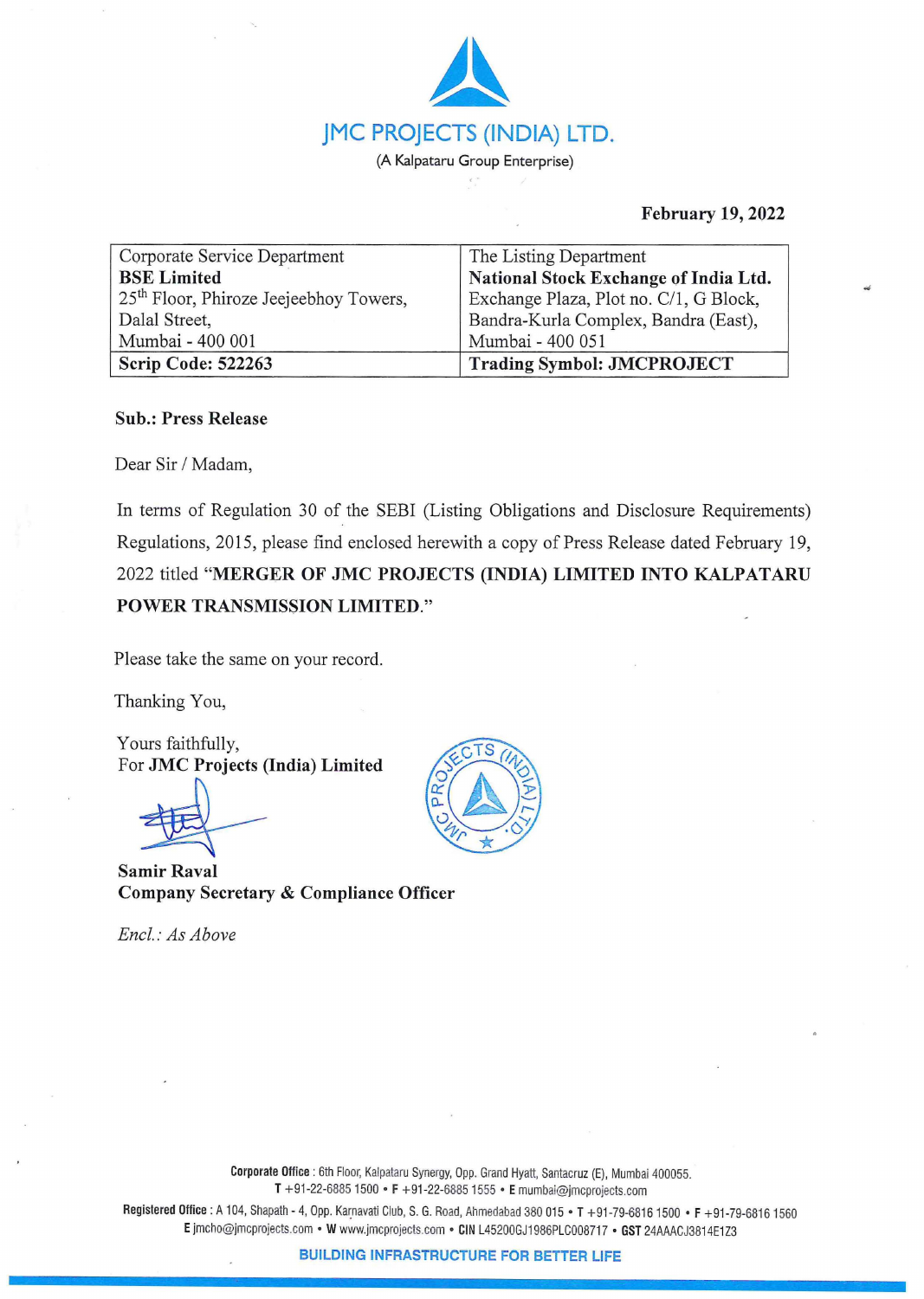

## MERGER OF JMC PROJECTS (INDIA) LIMITED INTO KALPATARU POWER TRANSMISSION LIMITED

TO CREATE ONE OF INDIA'S LARGEST EPC COMPANIES IN THE AREAS OF POWER TRANMISSION, BUILDINGS & FACTORIES, RAILWAYS, OIL & GAS, WATER AND HEAVY CIVIL

- *Transaction between Kalpataru Power Transmission Limited (KPTL) and JMC Projects (India) Limited (JMC) is an all-equity merger; Shareholders of JMC (other than KPTL) shall be issued equity shares of KPTL in the ratio of 4:1*
- *The combination of KPTL and JMC by way of merger will create one of the largest EPC companies in India, with orderbook (including L1) in excess of Rs.37,000 Crore and project footprint spanning 67 countries*
- *Create an integrated entity with enhanced engineering, automated & mechanized processes, strong risk management framework, better project management tools and enhanced client reach*
- *Significant synergies to enhance shareholder value. Potential to drive further organic growth in core businesses by targeting large size projects, sectoral global expansion and enhanced competitiveness leading to better financial performance*
- *This will be a single listed entity with a strong balance sheet, simplified capital structure and with sector leading credit profile*

**Mumbai | Saturday, 19 February 2022** | The Board of Directors of Kalpataru Power Transmission Ltd. (KPTL) and JMC Projects (India) Ltd. (JMC) in their respective meetings held on 19<sup>th</sup> February 2022 have approved the scheme of amalgamation which inter alia provides for the merger of JMC with KPTL (Scheme). This merger brings together two leading organizations with unique sets of capabilities and complementary businesses in the current attractive EPC markets. The merger will accelerate growth and enhance value creation for all stakeholders.

Pursuant to the Scheme, JMC's shareholders (other than KPTL) will be allotted one share of KPTL against every four shares held by them in JMC.

## **Strategic Rationale: Complementing Strengths, Enabling Future Growth**

### **Scale and Strategic Diversification:**

The combined entity (post-merger) will possess a sectorally diversified portfolio of engineering and heavy construction capabilities, thereby creating one of the largest EPC companies in India with an estimated order book visibility (including L1) in excess of Rs. 37,000 Crore. This entity will be present across all high growth sectors, with significant capital allocation across Government spend in the year(s) to come.



CIN: L40100GJ1981PLC004281 | www.kalpatarupower.com **Corporate Office** 7th Floor, Kalpataru Synergy, Opp. Grand Hyatt, Santacruz (E), Mumbai 400 055

|                                 | Ph: 022 3064 5000 Fax: 022 3064 2500                        |
|---------------------------------|-------------------------------------------------------------|
| <b>Factory &amp; Registered</b> | 101, Part III, GIDC Estate, Sector - 28, Gandhinagar 382028 |
| <b>Office</b>                   | Ph: 079 2321 4000 Fax: 079 2321 1966i                       |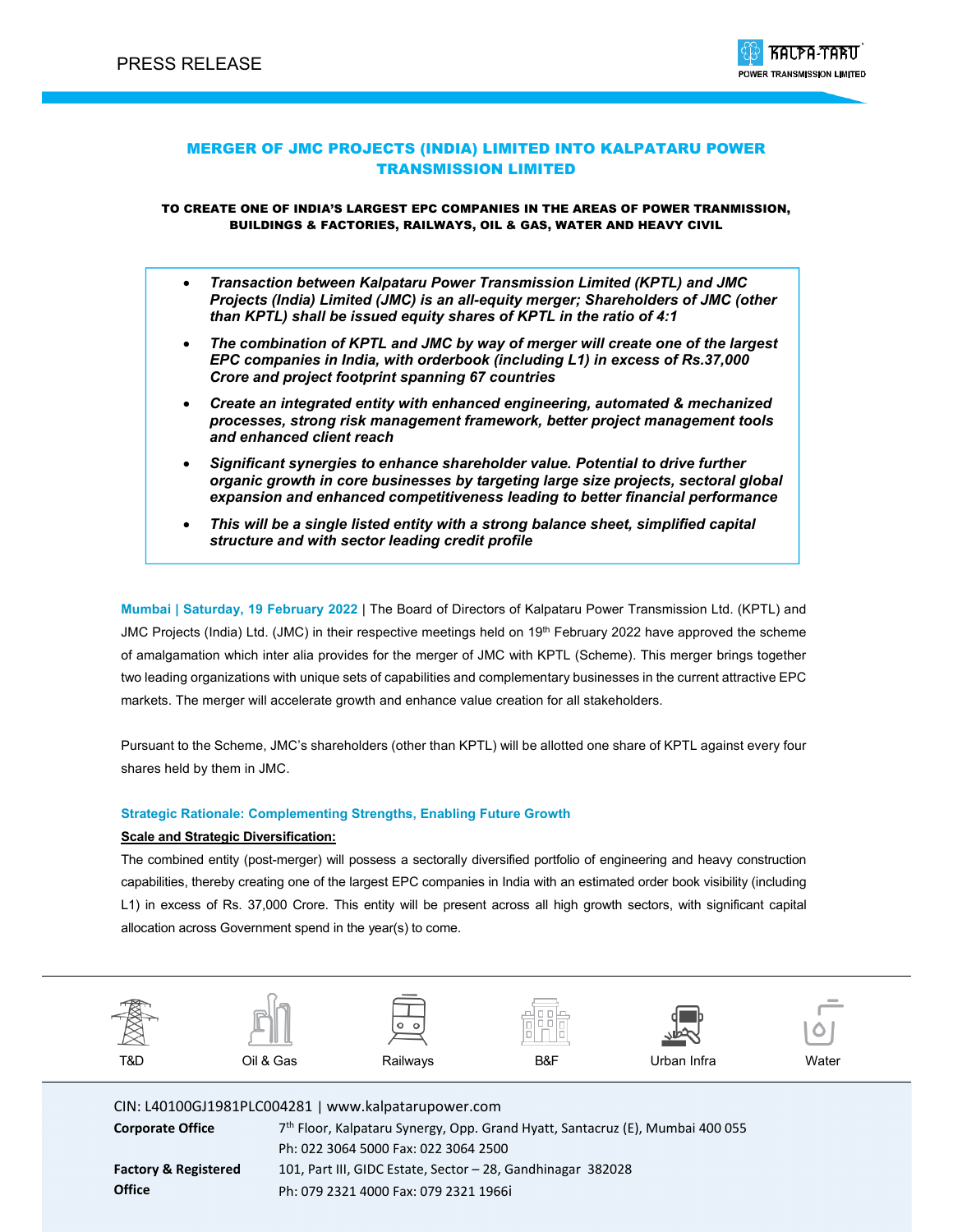The merger will also enhance KPTL's business portfolio and pre-qualifications by JMC's expertise in civil works business. At the same time, JMC will be able to leverage KPTL's expertise, global business access and financial flexibility, to pursue value-creating opportunities by expanding the current business and bid for large-size infrastructure projects. The merger will drive immense operational synergies and cross learnings, thereby improving competitiveness to increase scale and relevance both in India and international EPC markets.

## **Enhanced Global Market Presence:**

The combined entity will have footprints in over 65 countries across 5 continents. With JMC's proven civil works business capabilities, KPTL's strong global footprint with ability to deliver projects on a global scale will result in significant opportunities for growth in existing and new geographies. KPTL's local presence in Sweden and Brazil will also help to diversify into non-T&D businesses in these geographies.

## **Best-in-class Management and People Expertise:**

The combined entity will benefit from collective management expertise and one of the best-in-class workforces with deep expertise and strong complementary cultures. The collective management expertise, would in turn enhance the overall corporate capability, provide focused strategic leadership and ability to operate a large business structure. As a single organization, the collective workforce will benefit from expanded opportunities for career development and growth.

## **Financial Benefits:**

Post-merger, the combined entity will comprise of several high-growth businesses with leadership positions in T&D, B&F, Water, Railways, Oil & Gas Pipeline and Urban Infra, which provides balanced earnings visibility and a resilient portfolio.

The combined entity will be able to drive a lot of operational synergies and scale effectiveness in areas like procurement, supply chain and technology. Additionally, synergies will be achieved from the increased scale of the new organization, the sharing of best practices and cost reductions.

Further, the combined entity can maintain a strong balance sheet and credit profile, which has the potential to optimise liquidity and reduce cost of financing, leading to better profitability.

The success and scale of the combined business ensures funding capacity and flexibility for simultaneous investment in core business, debt reduction and capital return to shareholders. Our ethos of adopting a prudent approach towards maintaining a strong balance sheet, profitability focus, growth and industry leading credit profile will continue to be a force to reckon with.



CIN: L40100GJ1981PLC004281 | www.kalpatarupower.com **Corporate Office** 7th Floor, Kalpataru Synergy, Opp. Grand Hyatt, Santacruz (E), Mumbai 400 055 Ph: 022 3064 5000 Fax: 022 3064 2500 **Factory & Registered Office** 101, Part III, GIDC Estate, Sector – 28, Gandhinagar 382028 Ph: 079 2321 4000 Fax: 079 2321 1966i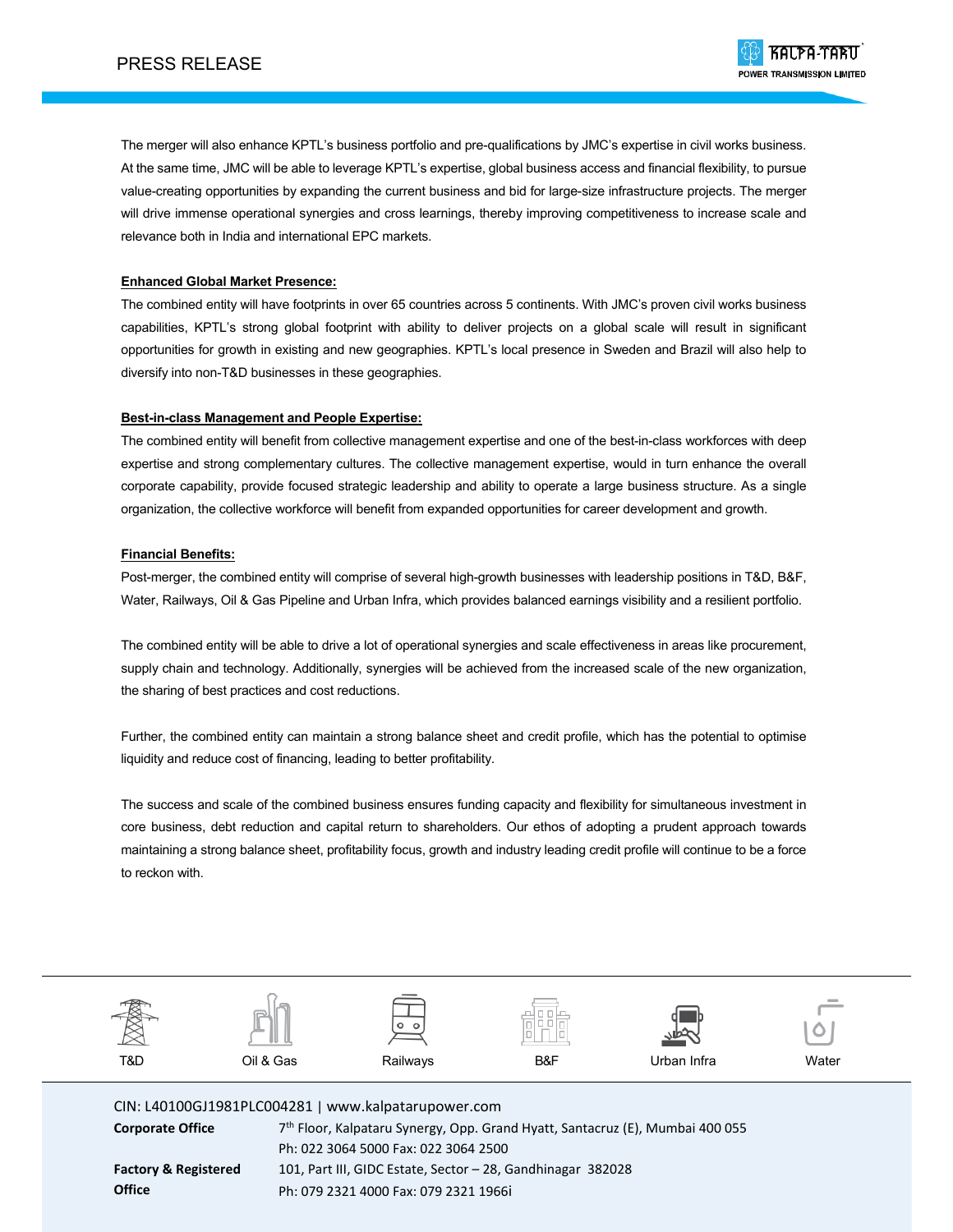Commenting on the merger, **Mr. Mofatraj Munot, Chairman, KPTL** said "Today, we have taken an important step in our efforts and vision to create a leading global EPC company. Over the past decade, at both KPTL and JMC, we have relentlessly focused to develop best in class project execution capabilities, robust systems and processes, strong leadership teams, strengthened balance sheet, diversified business lines and extended our geographical reach. By bringing together these two companies through merger, we are creating a strong platform to accelerate future growth, improve our competitive position and bring significant operational efficiencies. I am confident that the proposed merger of JMC into KPTL will enhance value for shareholders of both the Companies."

**Mr. Manish Mohnot, Managing Director & CEO, KPTL** said, "The merger of KPTL and JMC is a significant milestone for all of us, as both the entities come together to drive the next phase of growth and value creation. The combined businesses present a significant opportunity to increase scale and relevance both in India and international EPC market. KPTL has strong domestic and overseas presence with strong balance sheet and financial flexibility, while in high-growth civil business verticals, JMC provides a strong platform which is highly complementary to KPTL's strengths. KPTL and JMC will leverage each other's respective capabilities to create value for both our shareholders through a successful combination of our franchises.

KPTL will continue with its efforts to divest non-core investments in order to strengthen its balance sheet. We will drive a vision of being a USD 3 billion revenue organisation by 2025, with strong balance sheet and stable margins."

**Mr. Shailendra Kumar Tripathi, MD and CEO, JMC** expressed that the, "Merger of JMC with KPTL is an important step in our growth journey. KPTL brings several unique advantages and the merger will help in realization of combined benefits of the two companies. It will be an exciting journey for the group and has immense potential to create attractive value for our customers, employees and other stakeholders."

### **Timing and Approvals**

With the appointed date of 1<sup>st</sup> April, 2022, the merger process is expected to be completed in Q4FY23. The merger is subject to approvals from the Gujarat bench of Hon'ble National Company Law Tribunal, statutory authorities, stock exchanges, shareholders, creditors and such other authorities, as may be required.

### **Advisors**

- Independent Valuers: Ernst & Young (EY) for KPTL and Drushti R Desai (Partner at Bansi S. Mehta & Co.) for JMC
- Fairness Opinion: JM Financial for KPTL and Anand Rathi Advisors for JMC
- Legal Advisor: Khaitan & Co for KPTL and JMC



CIN: L40100GJ1981PLC004281 | www.kalpatarupower.com

| <b>Corporate Office</b>         | 7 <sup>th</sup> Floor, Kalpataru Synergy, Opp. Grand Hyatt, Santacruz (E), Mumbai 400 055 |
|---------------------------------|-------------------------------------------------------------------------------------------|
|                                 | Ph: 022 3064 5000 Fax: 022 3064 2500                                                      |
| <b>Factory &amp; Registered</b> | 101, Part III, GIDC Estate, Sector - 28, Gandhinagar 382028                               |
| <b>Office</b>                   | Ph: 079 2321 4000 Fax: 079 2321 1966i                                                     |
|                                 |                                                                                           |